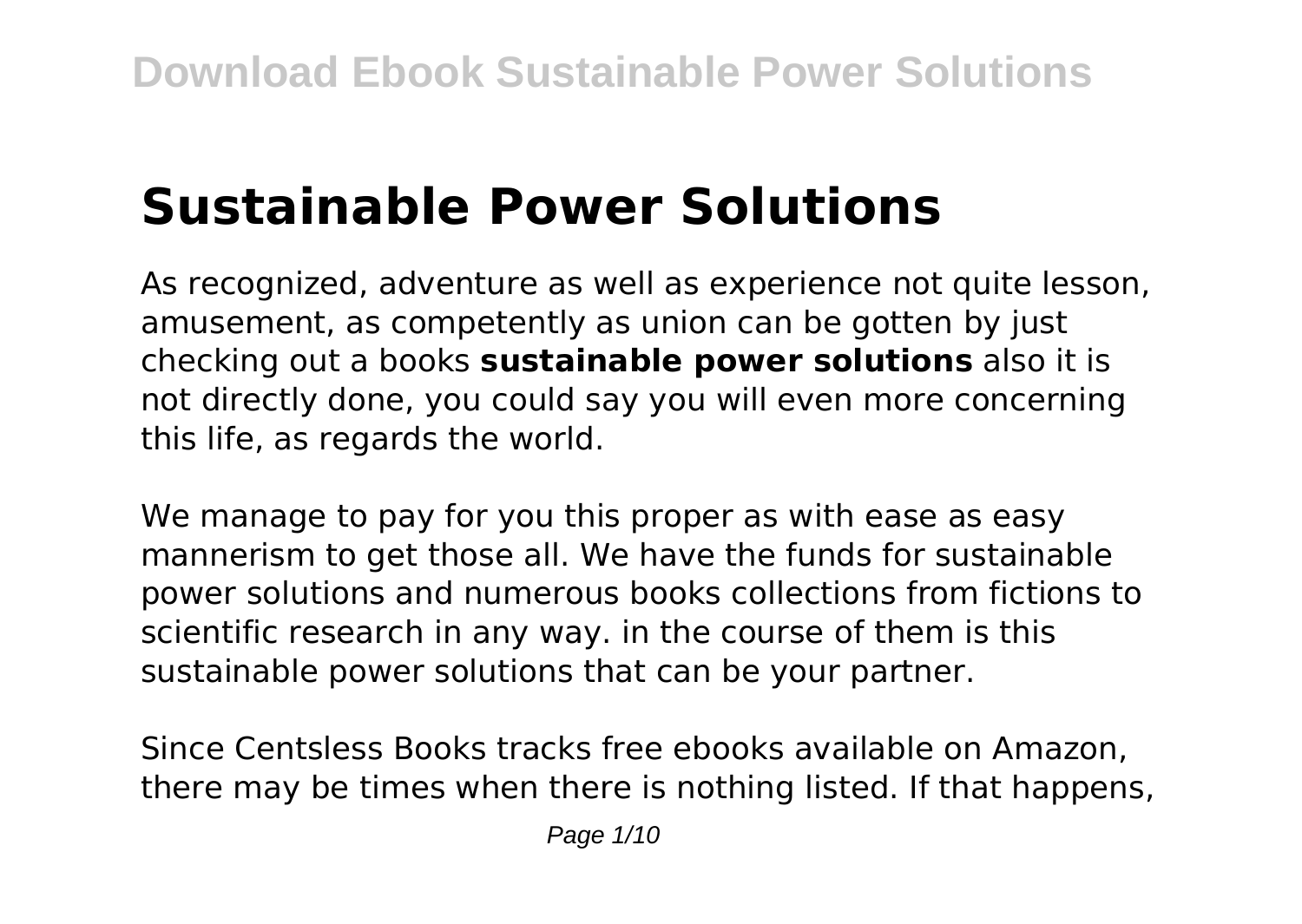try again in a few days.

## **Sustainable Power Solutions**

Sustainable Power Solutions - Solar Solutions: Off-grid, Grid-tied & Hybrid We are the best solar EPC and O&M provider for businesses in Africa because we have a trusted track record of bespoke solar projects throughout South Africa, Kenya, Namibia, the Seychelles and other neighbouring island states.

**Sustainable Power Solutions - Solar Solutions: Off-grid ...** Contact us now for your high-level feasibility assessment! Your African based business could be benefiting from solar energy, saving you on expense electricity costs! Did we mention our funded solutions? Options for solar with no capital outlay could be for you! Test drive solar and reap the benefits! Contact us TODAY!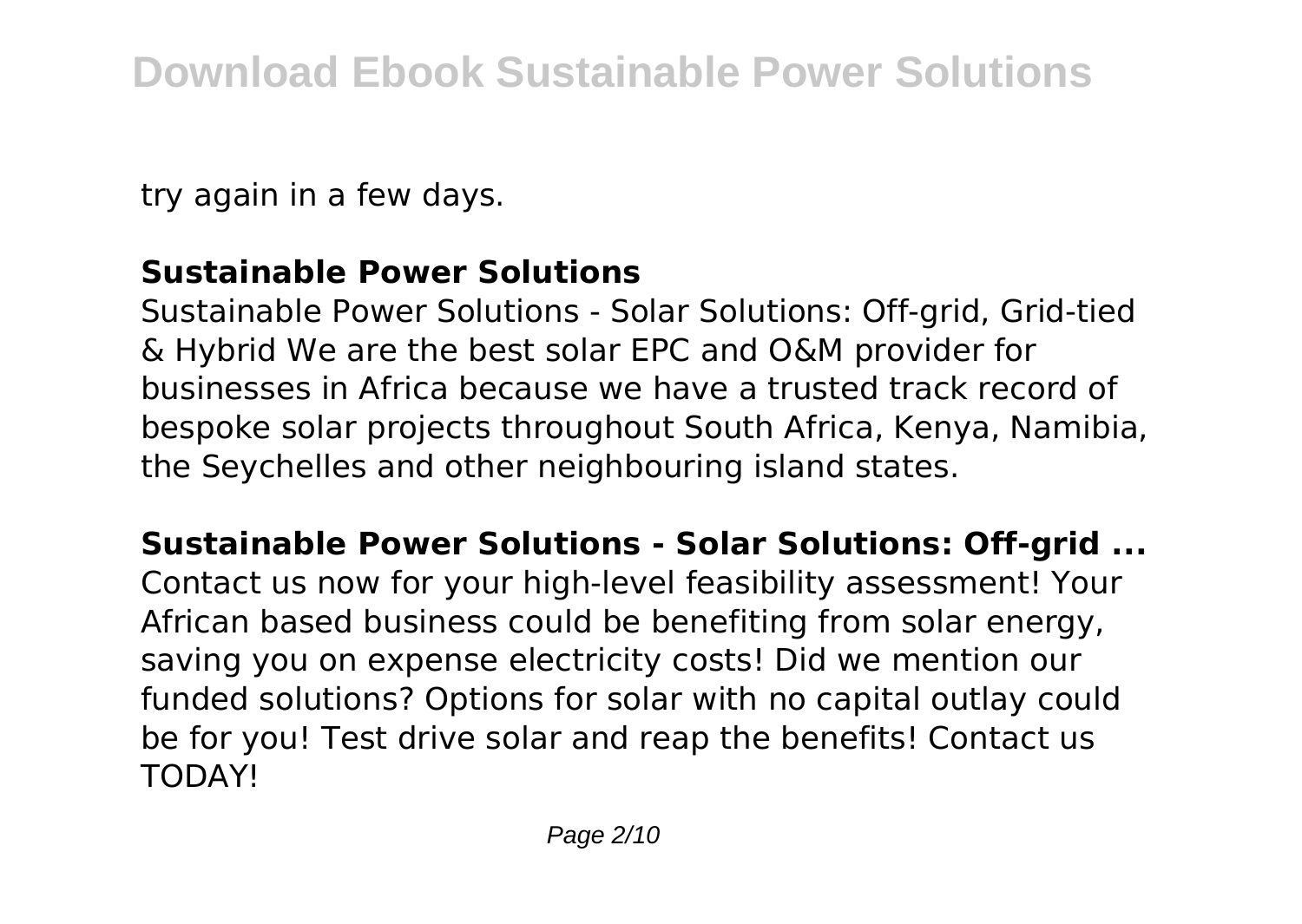**Contact us - SPS: Sustainable Power Solutions - Africa**

Sustainable Power Solutions (Pty) Ltd. Renewables & Environment Cape Town, Western Cape 3,791 followers Generation for Generations.

# **Sustainable Power Solutions (Pty) Ltd. | LinkedIn**

SUSTAINABLE POWER SOLUTIONS PTE. LTD. was incorporated on 6 May 2005 (Friday) as a Exempt Private Company Limited by Shares in Singapore. The Company current operating status is struck off with registered address at CENTENNIAL TOWER. The Company principal activity is in OTHER BUSINESS SUPPORT SERVICE ACTIVITIES (EG JUNKETS, ADMINISTRATION OF LOYALTY PROGRAMMES).

#### **SUSTAINABLE POWER SOLUTIONS PTE. LTD. (200506185E**

**...**

Our Sustainable Power Solutions are focused on delivering clean,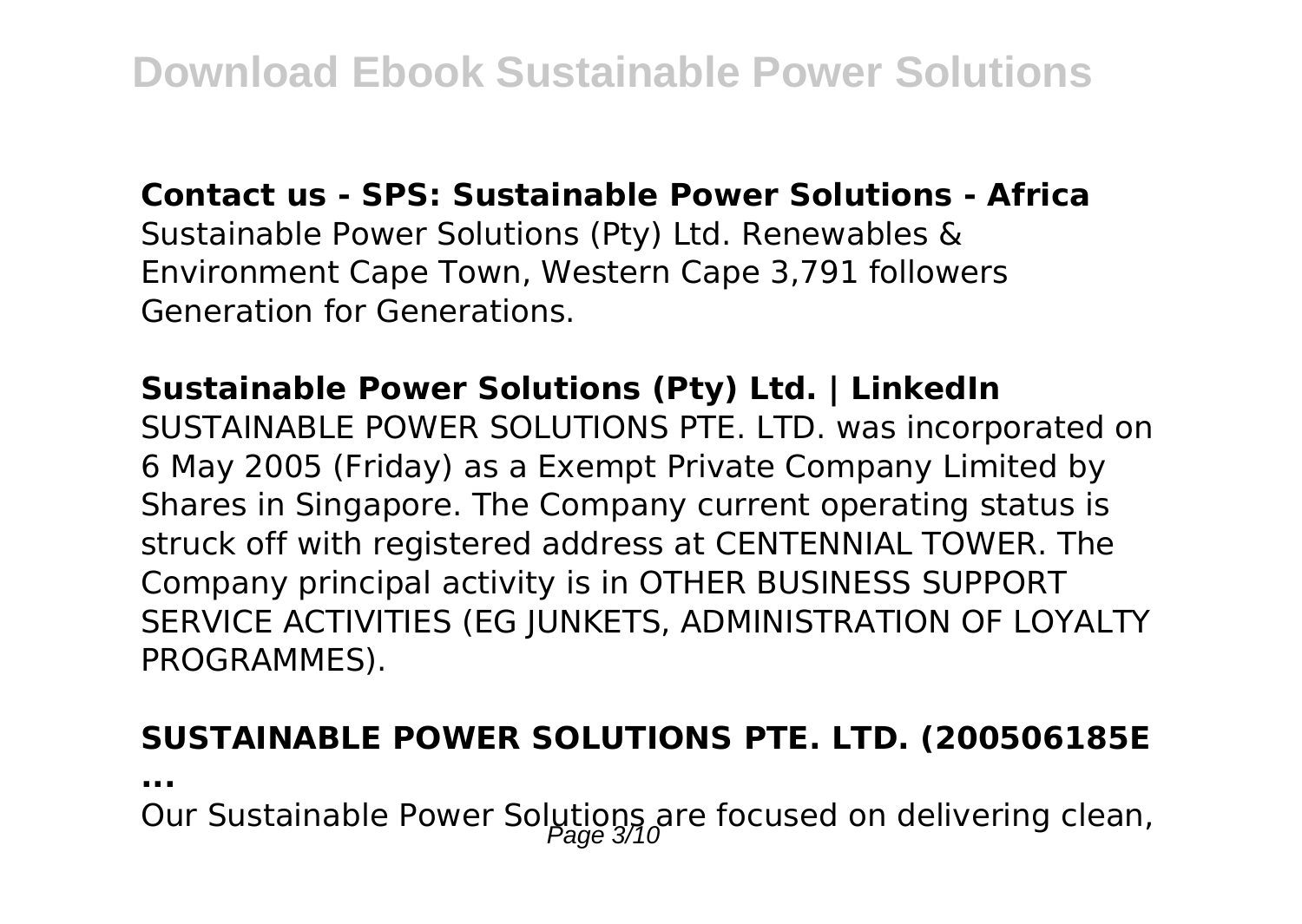affordable power to a region characterized by high electricity cost, unreliable supply and limited electrification.. Our approach is to build and control the value chain. We believe an integrated approach will be crucial to our success. Our projects are designed to use flared gas, available gas, and/or imported LNG as feedstock.

### **Sustainable Power Solutions | MPS**

Sustainable Power Solutions . Flare Mitigation. Flaring is one of the most pressing environmental and economic issues today. Oil production sites around the world flare approximately 140 billion cubic meters of natural gas each year, emitting more than 300 million tons of CO2 into the atmosphere.

## **Sustainable Power Solutions - mesa**

Provide for the continuity of the power flow to protect equipment and processes and provide for personnel safety. Current Systems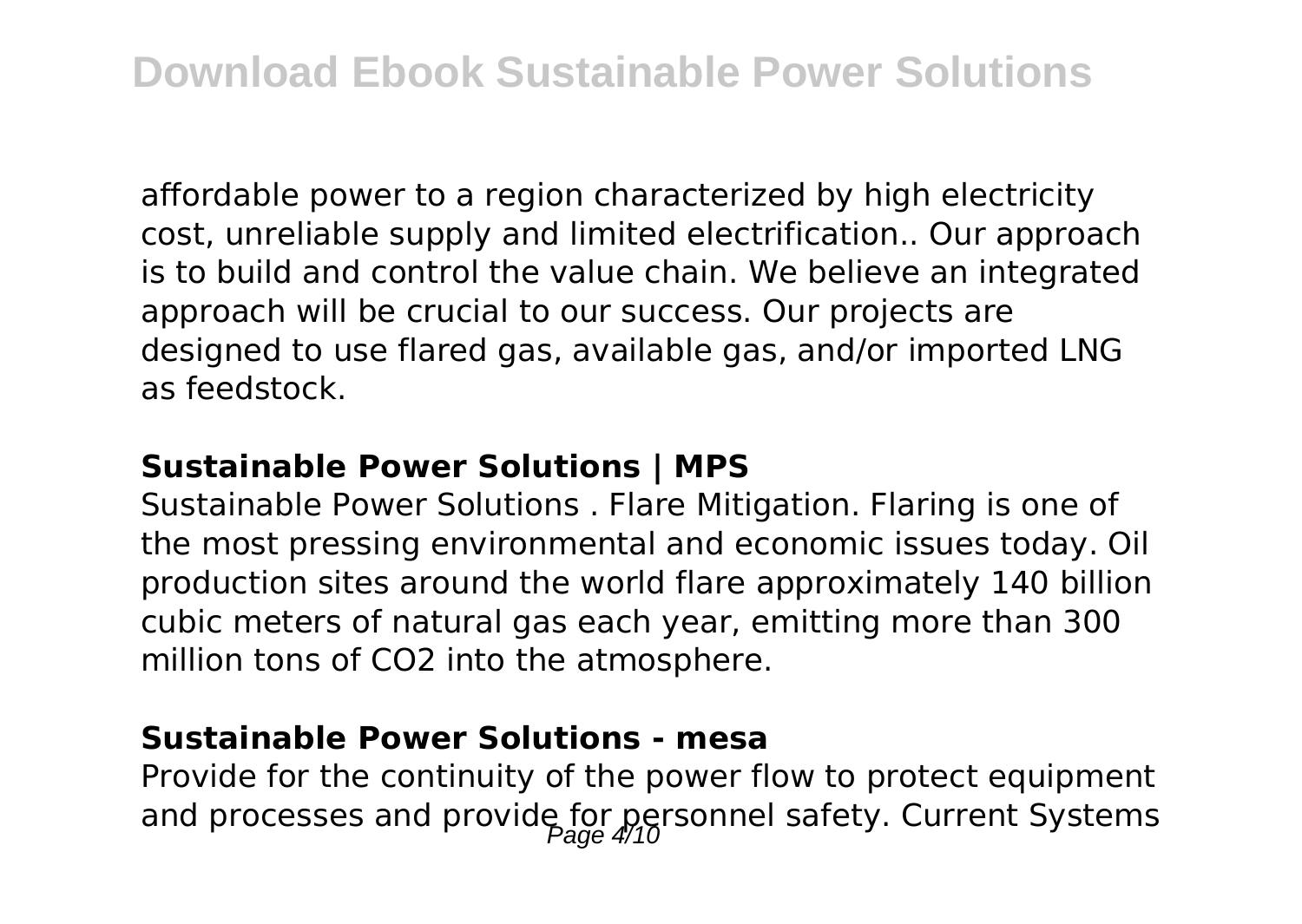meets these objectives by representing manufacturers whose products are the recognized leaders in their respective fields.

#### **Current Systems – Sustainable Power Solutions**

Sustainable Power Solutions (Pty.) Ltd is Africa's leading solar PV EPC and O&M for commercial, industrial, tourism and agricultural solar PV projects, with over 20MW of online solar PV plants and 1MWh of battery storage solutions throughout sub-Saharan Africa since 2010. The company has established itself as pioneers of off-grid & battery storage, hybrid, and gridconnected solar PV ...

#### **Sustainable Power Solutions | Solargis**

Microgrids are the key enabling technology that will allow very high penetration of renewable energy both on our utility grid and on remote village and island power systems. Our mission is to accelerate the deployment of renewable energy microgrids by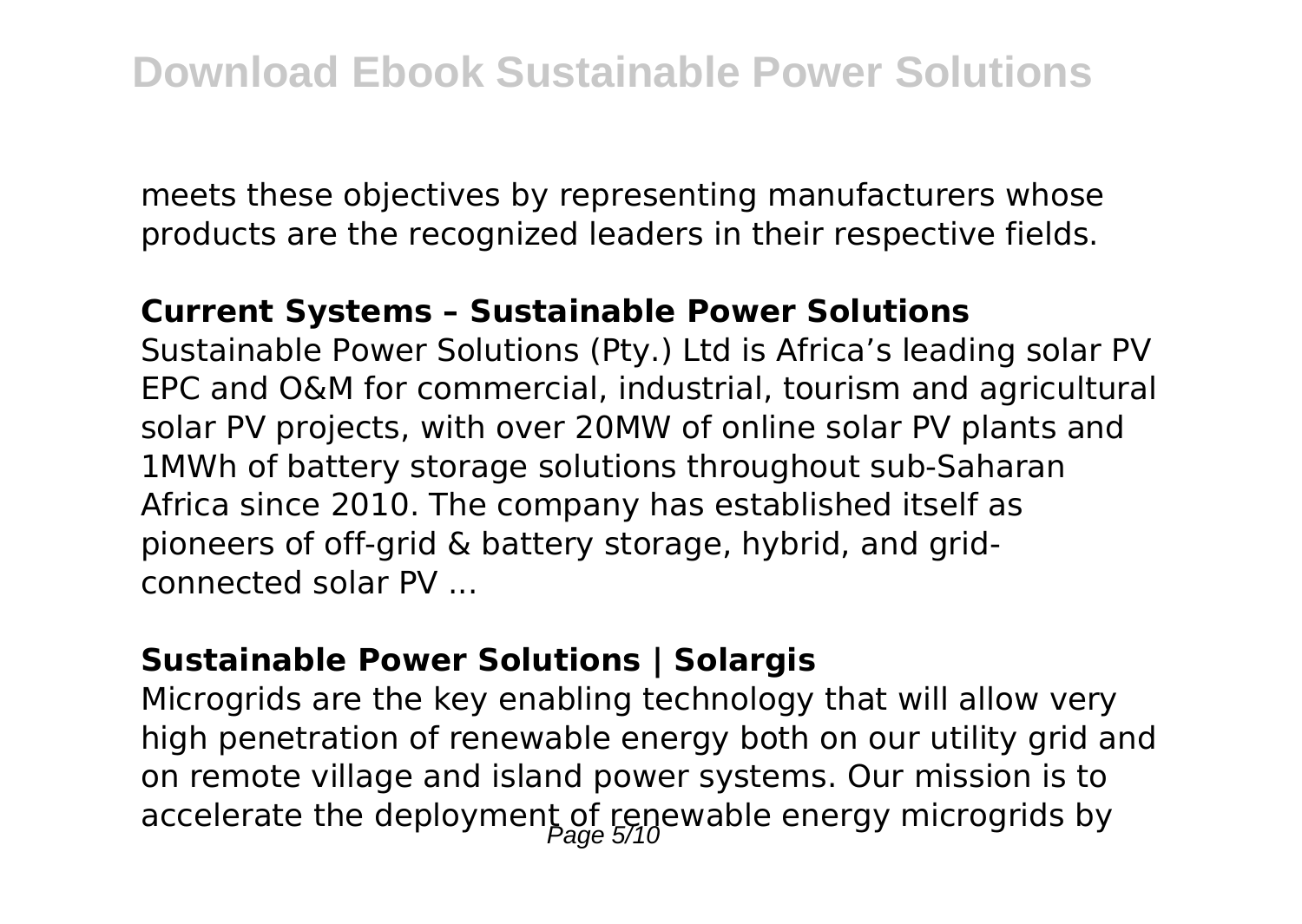reducing the cost and expense of microgrid controls integration.

# **Sustainable Power Systems | Innovation in Microgrid ...**

Solar Power Solutions Our product range consists of containerised generators and combined heat and power plants (CHPs) driven by sustainable fuels such as biogas, landfill gas and natural gas. Additionally, we offer multiple containerised solutions using solar power with or without battery storage.

**Sustainable Gas and Solar Power Generation Solutions ...** Company Profile. Solray Solutions LLP is the Renewable Energy division of the renowned Pai Kane Group, Goa, global market leaders in the power generation sector.. We offer one-stop, integrated solar solutions to customers who are looking for Power Generation Systems. Starting with advice and consultancy in choosing the right product, we set up systems with round-theclock on-site support.  $P_{\text{a}q\text{e}}6/10$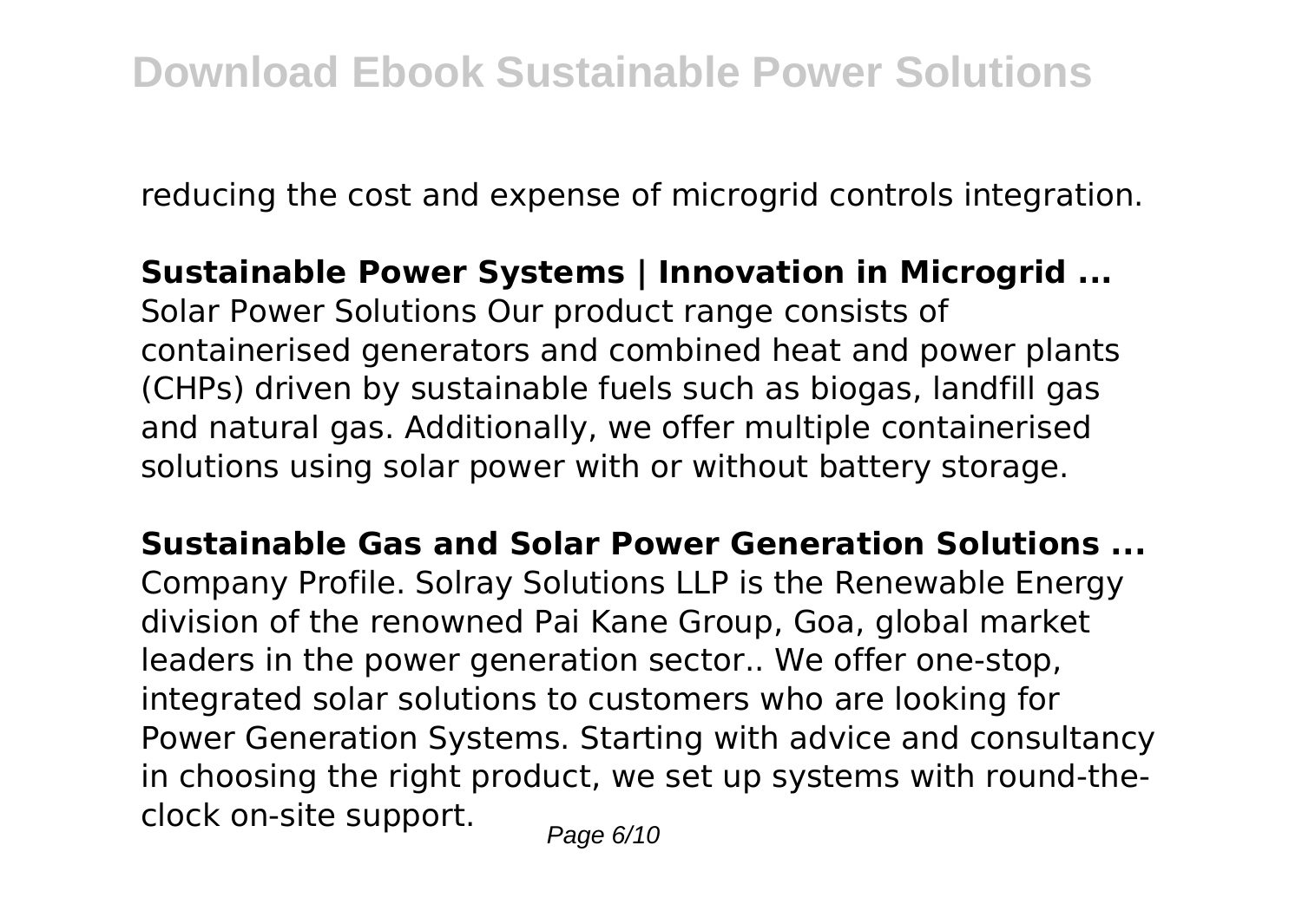# **Solar power solutions for a sustainable future**

Renewable Power Solutions LLC is committed to solving power solutions for our clients by providing the most advanced and up to date energy solutions available. Developing sustainable solutions today, preserves tomorrow for generations to come. Our goal for resource sustainability is to help our clients efficiently reuse or repurpose waste products in a way that generates either energy for ...

# **Renewable Power Solutions – Finding Sustainable Power**

**...**

- provide 20-30% energy savings on walk-in coolers and freezers
- provide 20-30% energy savings on your kitchen ventillation systems – offer LED lighting solutions with rapid payback & up to 80% savings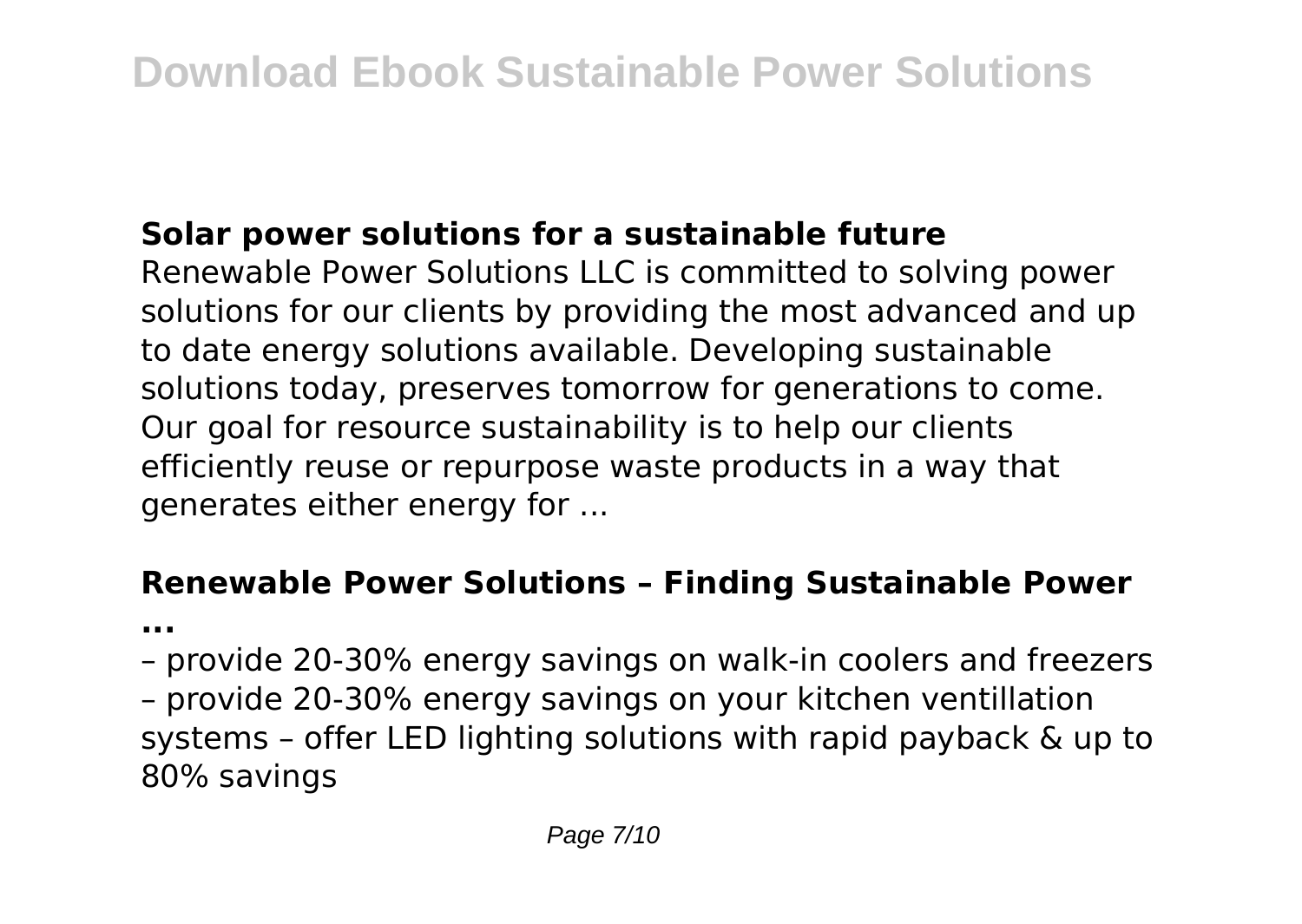### **Home | Sustainable Power Savings**

Sustainable Power Solutions jobs now available. Senior System Engineer, HRIS Specialist, Mechanic and more on Indeed.com

# **Sustainable Power Solutions Jobs - September 2020 | Indeed.com**

3 ERM Sustainable Solutions for the Power Industry Global trends and challenges in the power sector The world's economies, whether emerging or developed, depend on the availability of reliable low cost power. The power sector is navigating a series of changing market forces such as the competition between low cost gas and

### **Sustainable Solutions for the Power Industry**

South Africa's favourite green shop. Browse online for all renewable and sustainable energy solutions, from small DIY kits to complete energy systems for home and business owners.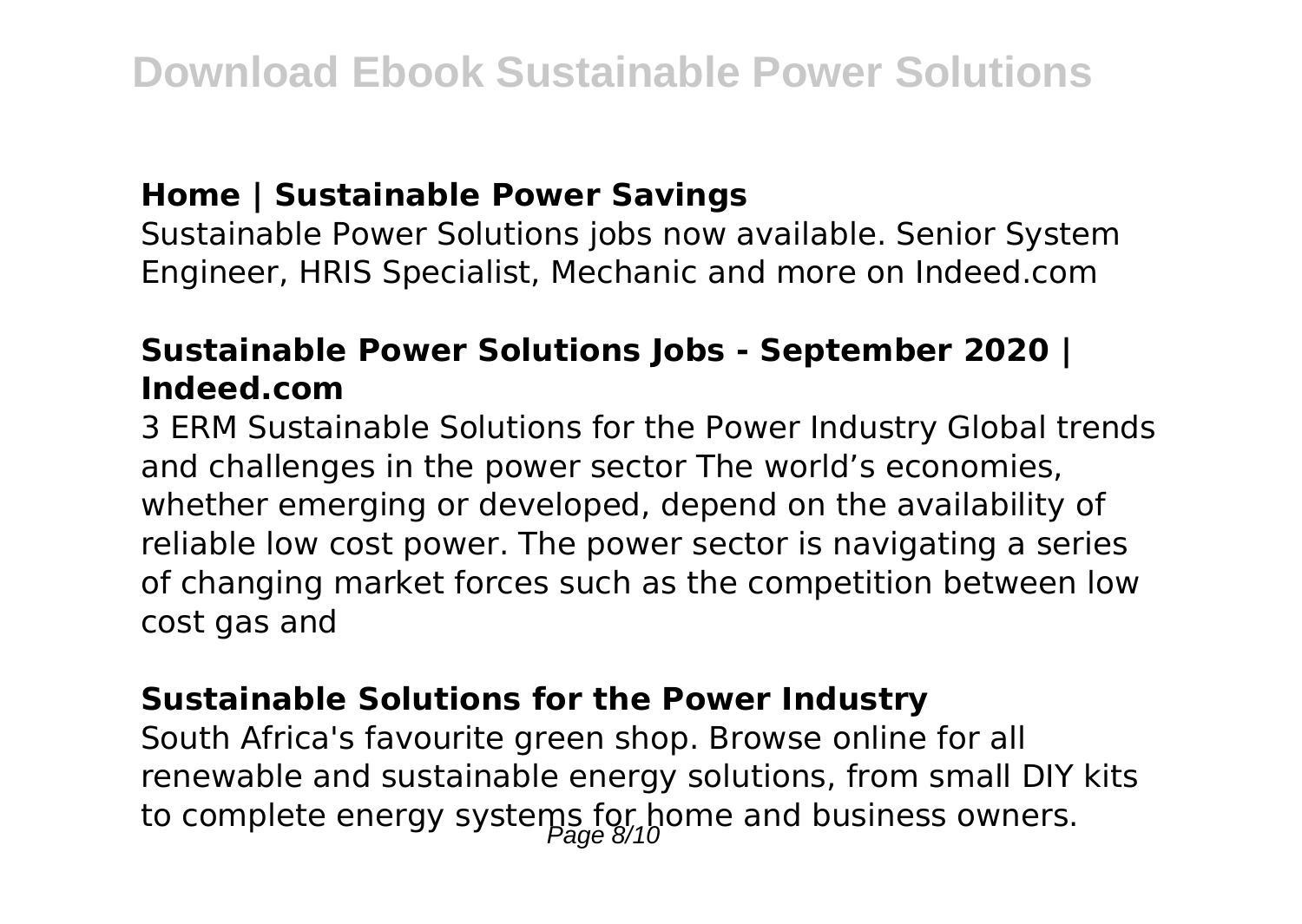Sustainable.co.za - eco friendly shopping since 2002.

# **Sustainable.co.za | Eco and Renewable Solutions Online**

Sustainable Energy Solutions Level 1, 117 Clarence St Sydney NSW 2000. P: (02) 9371 4153 F: (02) 9371 4253 ABN 87 332 718 974

## **Home - Sustainable Energy Solutions**

Hybrid Power Solutions for off-grid on demand by Sustainable Site Power, based in South Wales, UK. Check out the SSP Microgrid range of products.

# **SSP - Sustainable Site Power | Off-grid Hybrid Power Solutions**

Solar power has been in existence for a long time. It is rapidly becoming a very effective and efficient way of saving power and using free energy instead. Solar energy is a type of energy that